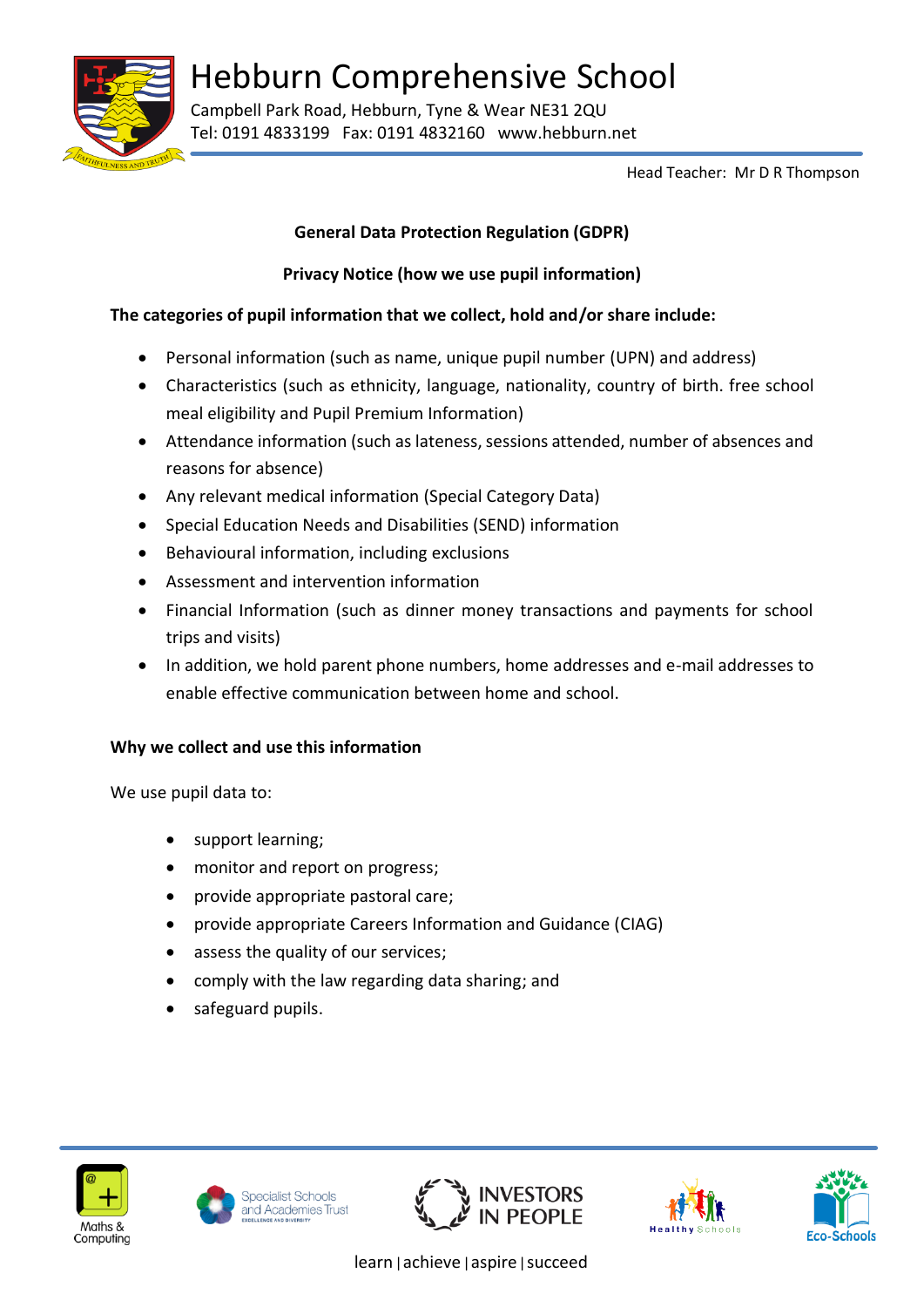#### **The lawful basis on which we use this information**

We collect and use pupil information under the following legislation:

- Education Act 1996;
- Data Protection Act 2018;
- Regulation 5 of The Education (Information About Individual Pupils) (England) Regulations (2013); and
- Article 6 and Article 9 of the GDPR.

Special category data from Article 9 of the GDPR is processed under the condition (a) that the data subject has given explicit consent to the processing of that data for one or more specified purpose, except where Union of Member State law provides that the prohibition referred to in Paragraph 1 of the Article may not be lifted by the data subject.

We hold the legal right to collect and use personal data relating to pupils and their families, and we may also receive relevant information from their previous school, local authority (LA) and/or the Department for Education (DfE). We collect and use personal data, in order to meet legal requirements, as set out in the GDPR and UK law.

## **Collecting pupil information**

Whilst the majority of pupil information you provide to us is mandatory, some of it is provided to us on a voluntary basis. In order to comply with the General Data Protection Regulations, we will inform you whether you are required to provide certain pupil information to us or if you have a choice in this.

## **Storing pupil data**

Personal data relating to pupils and their families is stored in line with the school's GDPR Policy.

We do not store personal data indefinitely; data is only stored for as long as is necessary to complete the task for which it was originally collected, or any statutory requirements set by the Department for Education.

## **Who we share pupil information with**

The school is required to share pupils' data with the Department for Education on a statutory basis. The National Pupil Database is managed by the DfE and contains information about pupils in schools in England.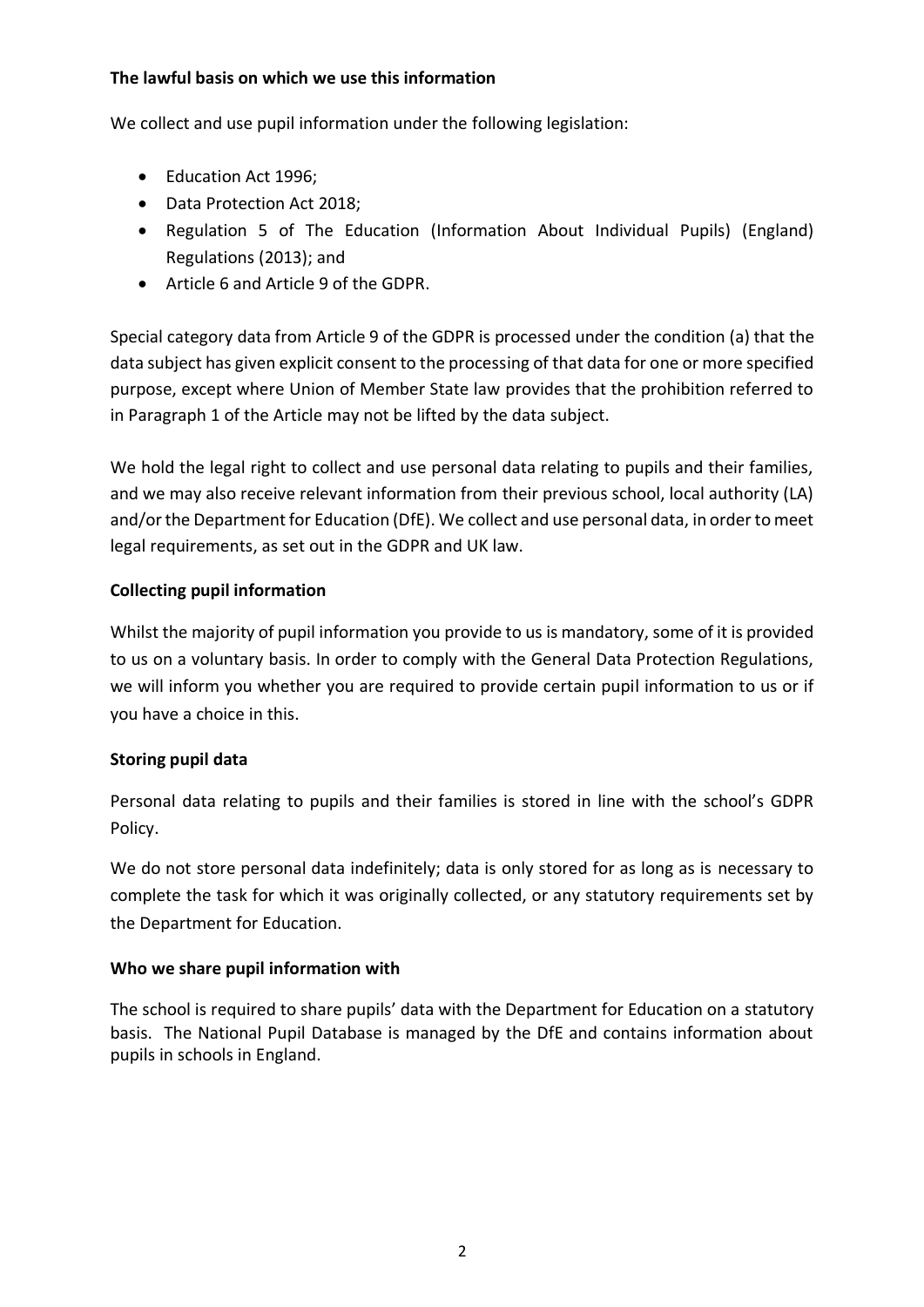We routinely share pupil information with:

- schools that pupils attend after leaving us;
- our local authority;
- the Department for Education:
- Medical information as appropriate/necessary with the NHS; and
- third party companies/partners (for educational purposes only).

All third-party companies/partners who process data on our behalf have a data processing agreement with the school that complies with the GDPR.

#### **Why we share pupil information**

We do not share information about our pupils with anyone, without consent, unless the law and our policies allow us to do so.

We share pupils' data with the Department for Education (DfE) on a statutory basis. This data sharing underpins school funding and educational attainment policy and monitoring.

We are required to share information about our pupils with our local authority (LA) and the Department for Education (DfE) under section 3 of The Education (Information About Individual Pupils) (England) Regulations 2013.

#### **Data collection requirements:**

To find out more about the data collection requirements placed on us by the Department for Education (for example; via the school census) go to  $\frac{https://www.gov.uk/education/data-1}{https://www.gov.uk/education/data-1}$ [ollection-and-censuses-for-schools.](https://www.gov.uk/education/data-collection-and-censuses-for-schools)

#### **The National Pupil Database (NPD)**

The NPD is owned and managed by the Department for Education and contains information about pupils in schools in England. It provides invaluable evidence on educational performance to inform independent research, as well as studies commissioned by the Department. It is held in electronic format for statistical purposes. This information is securely collected from a range of sources including schools, local authorities and awarding bodies.

We are required, by law, to provide information about our pupils to the DfE as part of statutory data collections such as the school census and early years' census. Some of this information is then stored in the NPD. The law that allows this is the Education (Information About Individual Pupils) (England) Regulations 2013.

To find out more about the NPD, go to [https://www.gov.uk/government/publications/national-pupil-database-user-guide-and](https://www.gov.uk/government/publications/national-pupil-database-user-guide-and-supporting-information)[supporting-information.](https://www.gov.uk/government/publications/national-pupil-database-user-guide-and-supporting-information)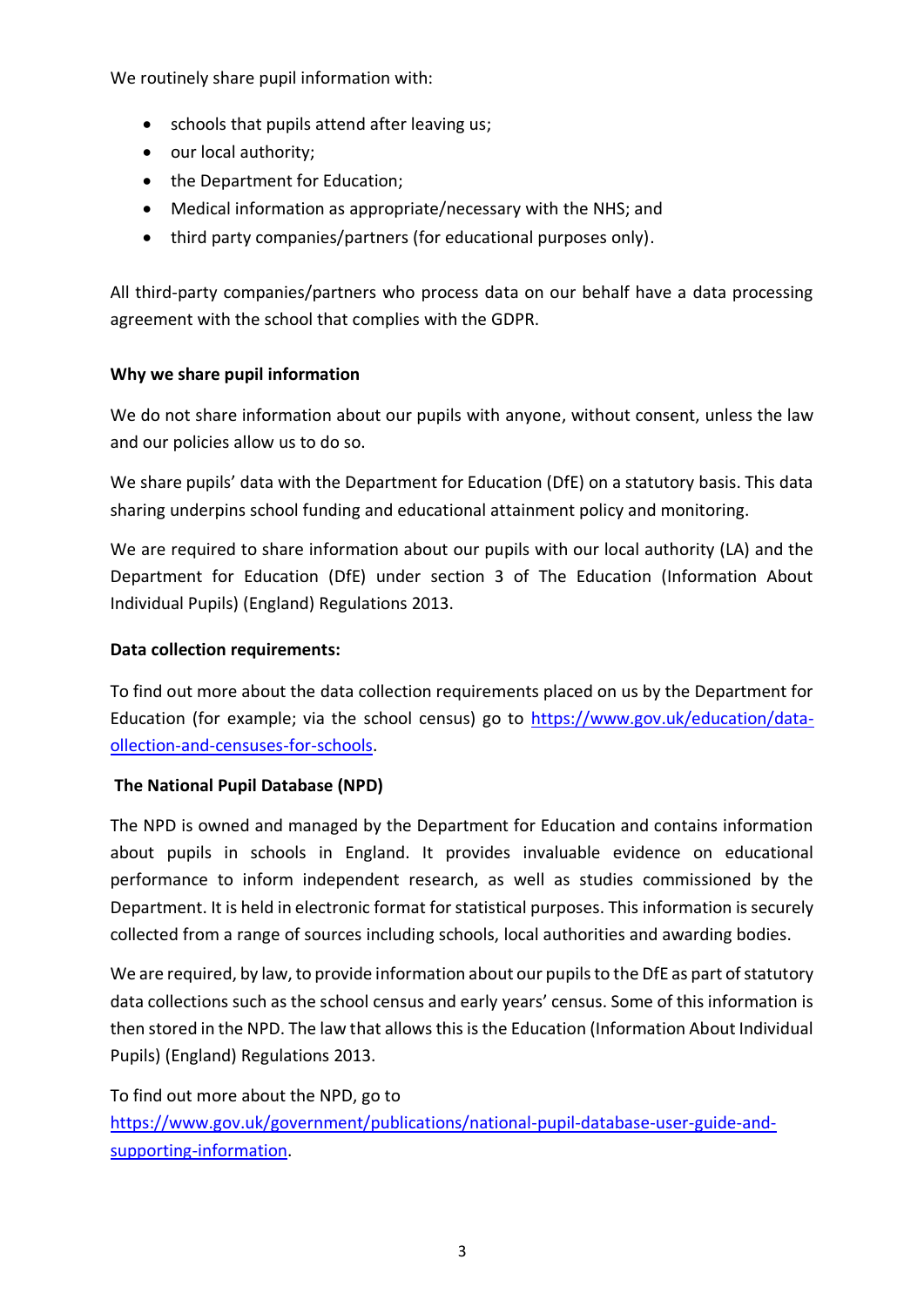The department may share information about our pupils from the NPD with third parties who promote the education or well-being of children in England by:

- conducting research or analysis
- producing statistics
- providing information, advice or guidance

The Department has robust processes in place to ensure the confidentiality of our data is maintained and there are stringent controls in place regarding access and use of the data. Decisions on whether DfE releases data to third parties are subject to a strict approval process and based on a detailed assessment of:

- who is requesting the data;
- the purpose for which it is required;
- the level and sensitivity of data requested: and
- the arrangements in place to store and handle the data.

To be granted access to pupil information, organisations must comply with strict terms and conditions covering the confidentiality and handling of the data, security arrangements and retention and use of the data.

For more information about the department's data sharing process, please visit: <https://www.gov.uk/data-protection-how-we-collect-and-share-research-data>

For information about which organisations the department has provided pupil information, (and for which project), please visit the following website:

<https://www.gov.uk/government/publications/national-pupil-database-requests-received>

To contact DfE:<https://www.gov.uk/contact-dfe>

#### **Requesting access to your personal data**

Under data protection legislation, parents and pupils have the right to request access to information about them that we hold. To make a request for your personal information, or be given access to your child's educational record, contact Mr. Perez, Deputy Head Teacher, at the school, who will pass your details to our data protection officer (DPO), Mr Bryan Chapman, at Chapman Data and Information Services.

## **Please note:**

**ICO guidelines state that you must have a valid reason for requesting this data. You are not entitled to the information simply because you are interested.**